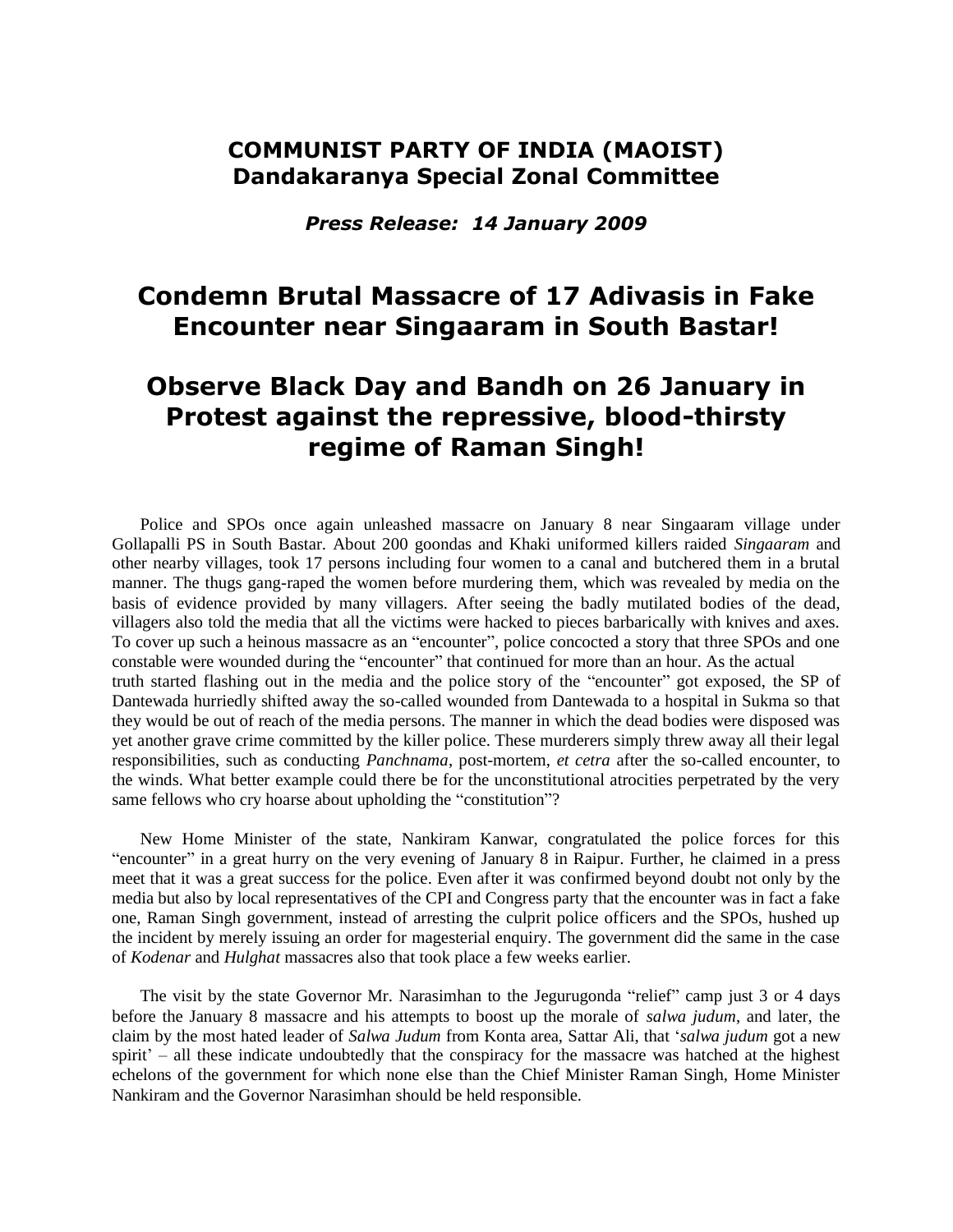In fact, several massacres were perpetrated since 2005 when *salwa judum* was started. About 800 people were killed. More than 150 women were gang raped. Most of them were murdered after the rape. Thousands of houses in more than 750 villages were burnt to ashes. Property and belongings of the people was looted. Thousands of villagers were forcibly shifted to the so-called relief camps and about 2 lakhs people were forcibly evicted from their villages. Today in Dantewada and Bijapur districts there is no civil administration at all, even for name-sake. *Salwa judum* itself has become a terrorist institution that is being run by the government itself by vesting all kinds of unconstitutional powers in it. In spite of all this, faced by the counter attacks by the people and their army, the PLGA, the government could not achieve any success in its conspiracy to root out the revolutionary movement by massacring thousands of people. Moreover, several democratic and human rights activists and organizations thoroughly exposed the state-sponsored terror of *salwa judum* and raised the demand to disband *salwa judum*. Even then the government continued with its barbaric attacks. Particularly during the past 2-3 months dozens of people were murdered in fake encounters. In a word, all the encounters announced by the police in which naxalites were claimed to have been killed during the past three months were nothing but fake. Of all these, the *Singaaram* "encounter" is the most barbaric and brutal massacre.

Although the government issued an enquiry order due to mounting opposition from people and all other democratic forces against the massacre, everyone knows what will be the outcome of such an enquiry. The same outcome as in the case of the dozens of massacres that took place, from *Jeeram Tharai*  to *Ponjer*, *Maatwaada*, *Kodenaar*, *Hulghat*, etc., would be seen in the case of the latest *Singaaram*  massacre also. The people of *Singaaram* told the media even the names of some of the killer SPOs. In spite of it, the government did not arrest them because the conspiracy of this massacre was not drawn in Bastar, but in Raipur.

Raman Singh"s government had been perpetrating fascist terror under the direct guidance and aid of the central government with the sole aim of crushing the ongoing revolutionary movement in Dandakaranya for the past 28 years and the organs of new people"s state power, and to transform the abundantly resourceful land of the Chhattisgarh into a grazing land to be exploited by Multi National Companies as well as Tatas, Essar, Jindals, Mittals and such other comprador capitalists. After coming to power for the second time, Raman Singh"s government has further intensified the fascist terror. Behind this is certainly America"s tacit guidance. The conspiracy of *Singaaram* massacre is only the tip of the iceberg. The Indian ruling classes are day-dreaming to smash our just struggle by brazenly murdering revolutionaries and the ordinary masses. But history has been a witness to how the greatest fascists like Hitler bit the dust finally in the hands of the people. Anyone who knows history need not be told about what would be the fate of Raman, Karma, Nankiram, Narasimhan, Manmohan and such others. Repression begets resistance – such is the inexorable law of development of human society. The people of Bastar will certainly settle the account with the killers for the blood of their children.

We appeal to all of the toiling people, students, intellectuals, teachers, lawyers, doctors and media personnel of Chhattisgarh to raise their voice against this cruel massacre. When people were killed in Mumbai attacks, the news and condemnation of it continued to flash for many weeks. The anger roused among people against the culprits got a platform to express it. But, is it that the lives of the unfortunate tribal people of Bastar are so cheap that the government forces and the government nurtured SPOs can kill the Bastar tribals whenever, wherever, however and as many as they want? Who gave them the right to play at will with the pride of the mothers and sisters of Bastar with unlimited brutality? Let us certainly raise our voices on these issues. Let us demand severe punishment to Chief Minister Raman Singh, Home Minister Nankiram and Governor Narsimhan, the culprits responsible for this brutal massacre, and also the police officers and SPOs involved. Let us express our opposition on a massive scale against the massacre by observing 26 January as a Black Day and also observing *Bandh* on the day. Let us express our opposition against the fake Republic by hoisting Black Flag in each and every village on the day. Let